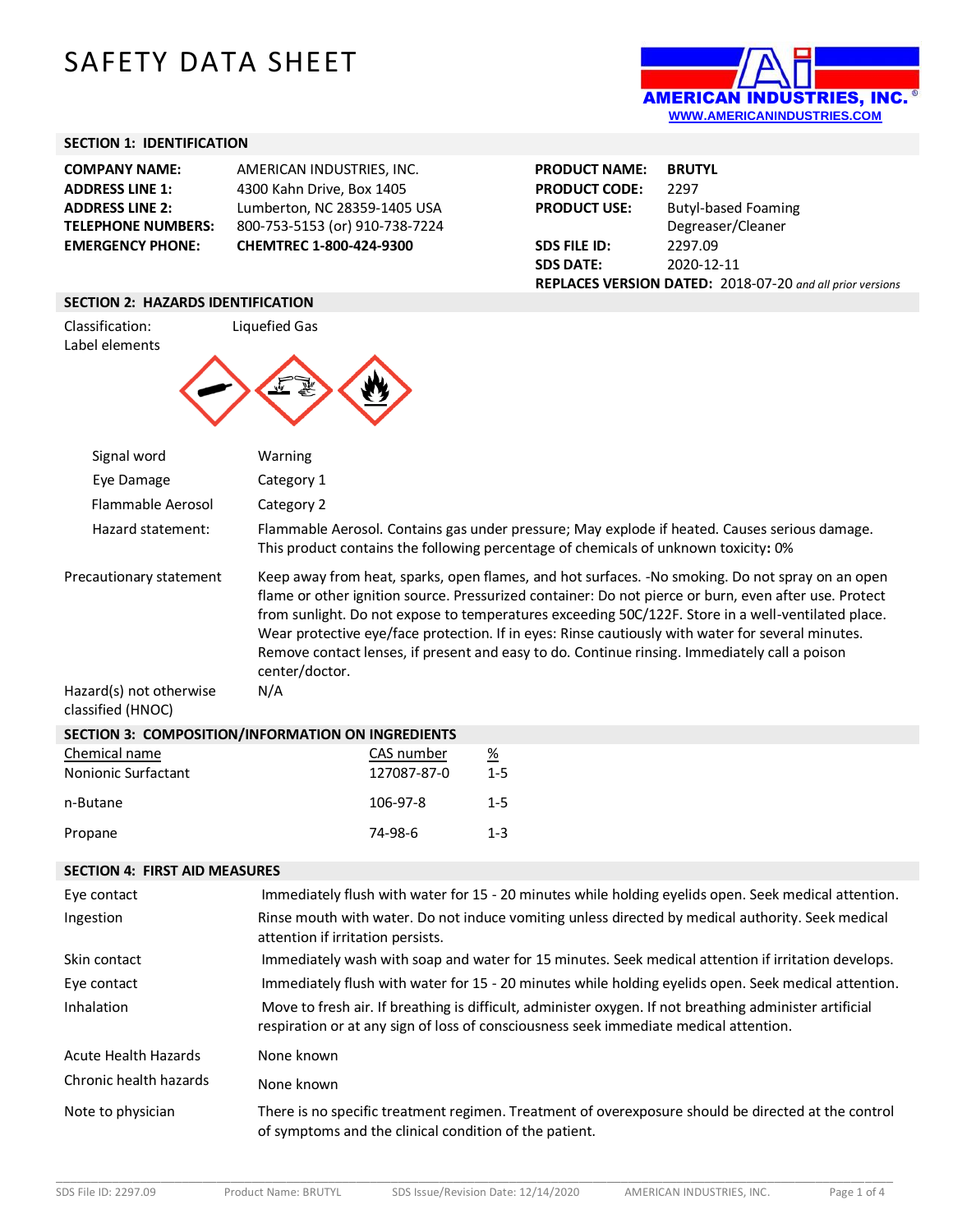#### **SECTION 5: FIRE-FIGHTING MEASURES** Suitable extinguishing media Dry chemical, carbon dioxide, alcohol foam, and water spray or fog. Unsuitable extinguishing media N/A Special firefighting procedures Wear NIOSH approved Self-Contained Breathing Apparatus with a full face piece operated in a positive pressure demand mode with full body protective clothing when fighting fires. Use water spray only to cool exposed containers. Unusual fire and explosion hazards Keep away from sparks, open flames, and hot surfaces. No smoking. Do not spray on an open flame or other ignition source. Hazardous combustion products Oxides of carbon. **SECTION 6: ACCIDENTAL RELEASE MEASURES** Personal protective equipment Refer to section VIII for proper Personal Protective Equipment. Spill Use non-combustible material like vermiculite, sand or earth on spill sweep to clean. Dispose in accordance with local, state and federal laws. Small releases may be wiped up with wiping material. Waste disposal Dispose of in accordance with federal, state, and local regulations. Do not dump in sewers. Wrap container and place in trash collection, do not puncture, incinerate, or reuse container RCRA Status Not listed as hazardous waste under RCRA, however product should be fully characterized prior to disposal (40 CFR 261).

### **SECTION 7: HANDLING AND STORAGE**

| Precautions for safe | Protect from sunlight. Store in a well-ventilated place. Do not expose to temperatures exceeding |
|----------------------|--------------------------------------------------------------------------------------------------|
| handling             | 50°C/122°F. Pressurized container: Do not pierce or burn, even after use.                        |
| Other precautions    | None.                                                                                            |
| Incompatibility      | Strong oxidizers, Alkalies, Acids.                                                               |

### **SECTION 8: EXPOSURE CONTROLS/PERSONAL PROTECTION**

| Hazardous Component                                            | <b>OSHA PEL</b>                                                          | <b>ACGIHTLV</b>                        |            |
|----------------------------------------------------------------|--------------------------------------------------------------------------|----------------------------------------|------------|
| Nonionic Surfctant<br>n-Butane<br>Propane                      | Not Established<br>1000 ppm<br>1000 ppm                                  | Not Establised<br>1000 ppm<br>1000 ppm |            |
| Appropriate engineering<br>controls                            | Ambient ventilation suitable, forced ventilation should not be required. |                                        |            |
| Respiratory protection                                         | Not required with normal use.                                            |                                        |            |
| Personal protective<br>equipment<br><b>Additional Measures</b> | None<br>Follow normal hygiene practices.                                 |                                        |            |
| Exposure guidelines                                            | N/A                                                                      |                                        |            |
| <b>SECTION 9: PHYSICAL AND CHEMICAL PROPERTIES</b>             |                                                                          |                                        |            |
| Appearance<br>Odor<br>Odor threshold                           | White Foam<br>Lemon-scent, mild ammonia odor.<br>N/D                     |                                        |            |
| <b>Boiling point</b>                                           | $>212$ <sup>o</sup> F (100 <sup>o</sup> C)                               |                                        |            |
| <b>Freezing Point</b>                                          | N/D                                                                      |                                        |            |
| Flammability (solid/gas)                                       | <b>Flammable Aerosol</b>                                                 |                                        |            |
| Flash point                                                    | N/D                                                                      |                                        |            |
| Auto-ignition temperature                                      | N/D                                                                      |                                        |            |
| Upper/lower flammability<br>or explosive limits                | Lower: N/D                                                               |                                        | Upper: N/D |
| Vapor Pressure (mmHg)                                          | N/D                                                                      |                                        |            |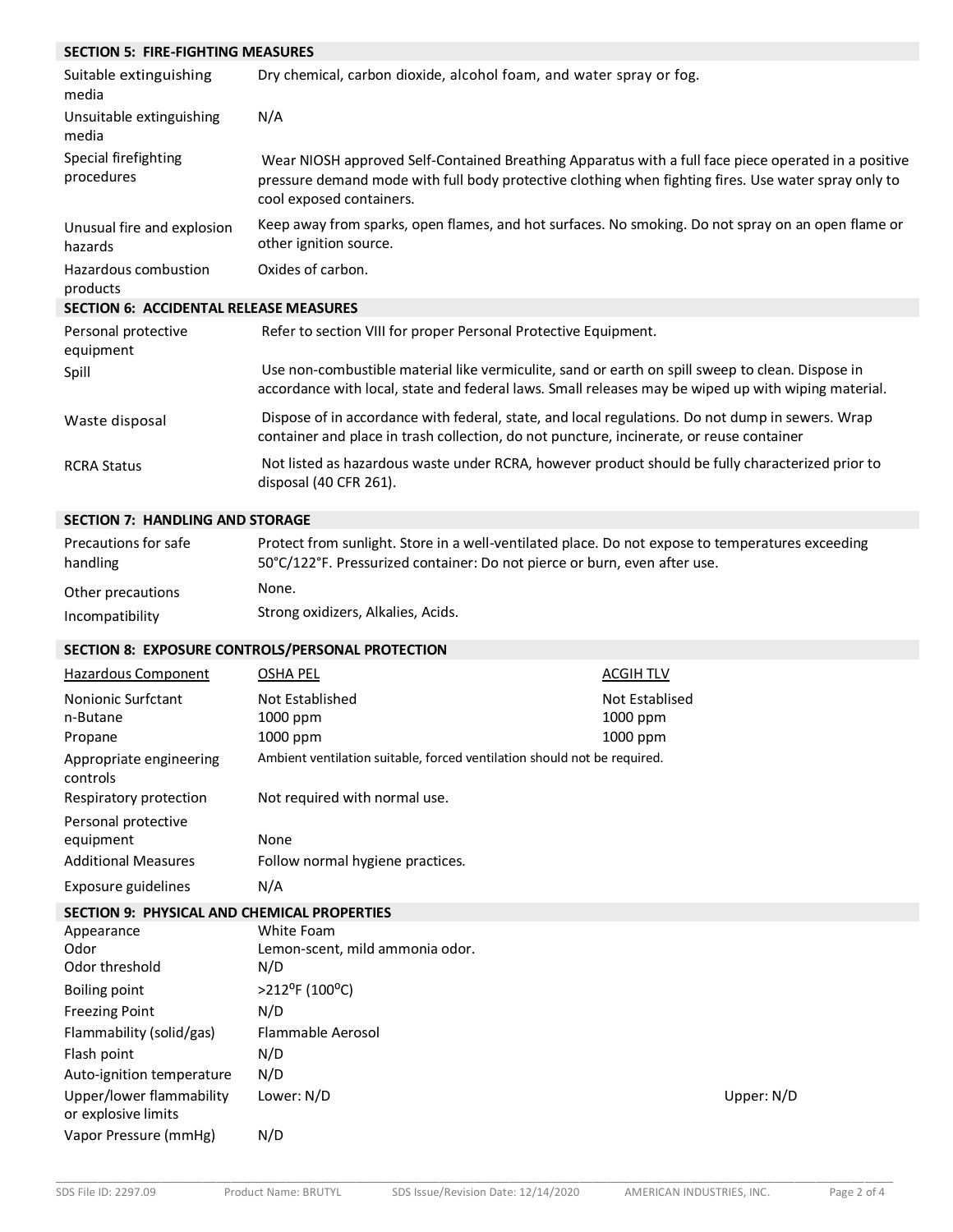| Vapor density (Air = $1$ ) | N/D            |
|----------------------------|----------------|
| <b>Evaporation Rate</b>    | Slow           |
| рH                         | $11 - 12.3$    |
| Solubility in Water        | 100%           |
| Partition Coefficient:n-   | N/D            |
| Octanol/water $(K_{ow})$   |                |
| Relative Density (H20=1)   | $0.995 - 1.10$ |
| Decomposition              | N/D            |
| Temperature                |                |
| Viscosity                  |                |

### **SECTION 10: STABILITY AND REACTIVITY**

| Reactivity                                   | None known.                                                                                                                  |
|----------------------------------------------|------------------------------------------------------------------------------------------------------------------------------|
| Chemical stability                           | Stable.                                                                                                                      |
| Conditions to avoid                          | Temperatures greater than $122^{\circ}F$ (50 $^{\circ}C$ ) and sources of ignition.                                          |
| Incompatibility                              | Strong oxidizers, alkalies, acids.                                                                                           |
| Hazardous decomposition<br>products          | Oxides of carbon.                                                                                                            |
| Possible hazardous<br>reactions              | None known.                                                                                                                  |
| <b>SECTION 11: TOXICOLOGICAL INFORMATION</b> |                                                                                                                              |
| Toxicological information                    | 2-Butoxyethanol (111-76-2) LD <sub>50</sub> (Oral, Rat) 320 mg/kg; LC <sub>50</sub> (Inhalation, mice, 4hr) 450 ppm; 700 ppm |

| TOXICOIORICALITTIOITTIALIOIT    | LD <sub>50</sub> (Dermal, Rabbit) 440 mg/kg                                      |
|---------------------------------|----------------------------------------------------------------------------------|
| Routes of Entry                 | Eyes, Ingestion, Inhalation, Skin.                                               |
| Ingestion                       | May cause gastrointestinal irritation, nausea.                                   |
| Inhalation                      | Irritant. Avoid breathing spray mist. May cause irritation to respiratory tract. |
| Skin contact                    | May cause mild irritation, dryness with prolonged or repeated contact.           |
| Eye contact                     | Causes serious eye damage.                                                       |
| Medical condition<br>aggravated | None known.                                                                      |
| Acute health hazards            | None known.                                                                      |
| Chronic health hazards          | None known.                                                                      |
| Carcinogenicity                 | This product is not considered to be a carcinogen by IARC, ACGIH, NTP, or OSHA.  |
|                                 |                                                                                  |

## **SECTION 12: ECOLOGICAL INFORMATION**

| Ecotoxicity                                | (111-76-2) Toxic to aquatic life only in high concentrations, lethal concentrations not available.        |
|--------------------------------------------|-----------------------------------------------------------------------------------------------------------|
| Biodegradability                           | This product is biodegradable.                                                                            |
| <b>Bioaccumulation</b>                     | This product is not expected to bioaccumulate.                                                            |
| Mobility in soil                           | This product is mobile in soil.                                                                           |
| Other ecological hazards                   | None known.                                                                                               |
| <b>SECTION 13: DISPOSAL CONSIDERATIONS</b> |                                                                                                           |
|                                            | Dispose of in accordance with foderal state, and local regulations. Do not dumn in sewers, Wran container |

| Waste disposal     | Dispose of in accordance with federal, state, and local regulations. Do not dump in sewers. Wrap container |
|--------------------|------------------------------------------------------------------------------------------------------------|
|                    | and place in trash collection, do not puncture, incinerate, or reuse container.                            |
| <b>RCRA Status</b> | Not listed as hazardous waste under RCRA, however product should be fully characterized prior to           |
|                    | disposal (40 CFR 261).                                                                                     |